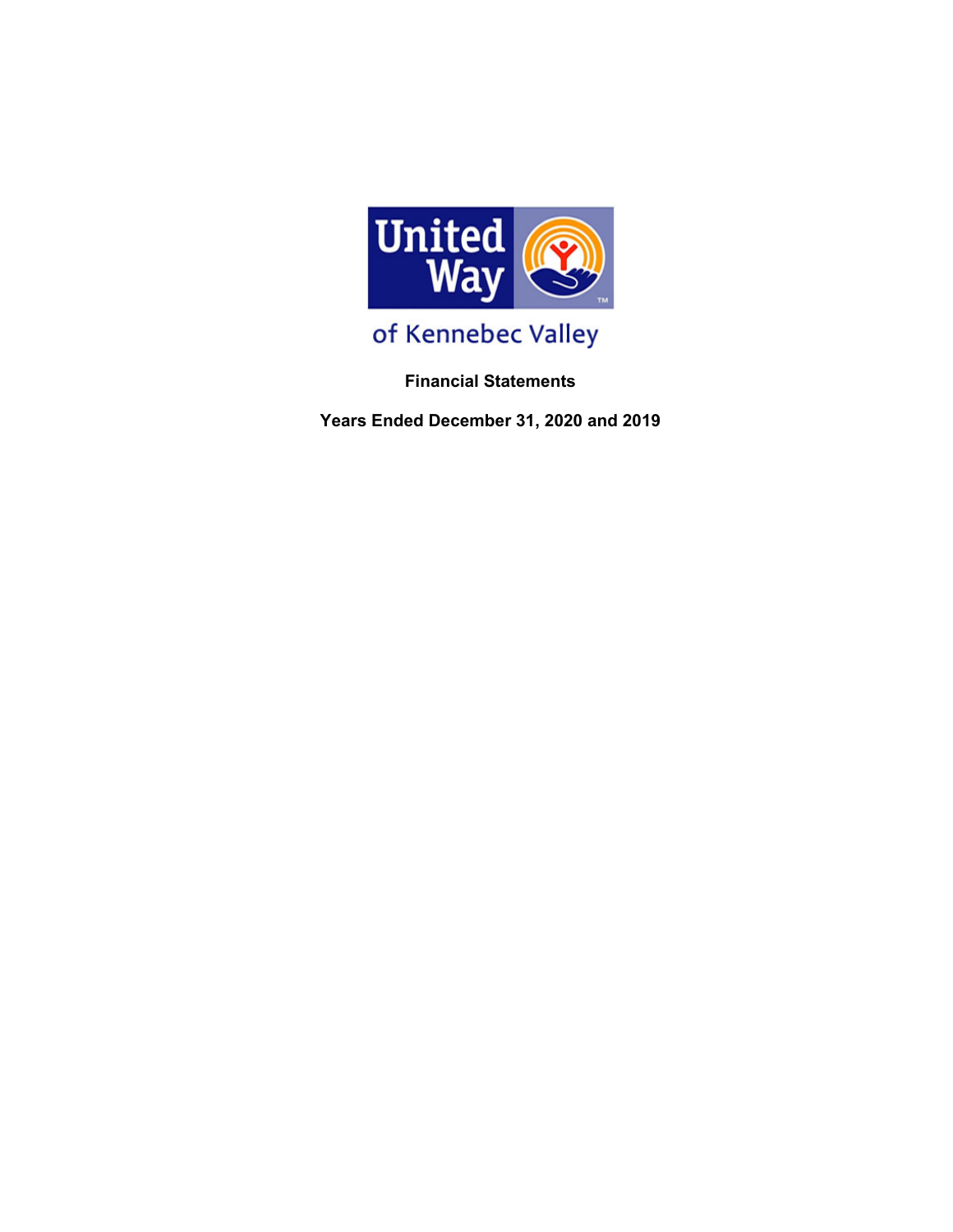## **CONTENTS**

| <b>Independent Auditors' Report</b>      | $1-2$    |
|------------------------------------------|----------|
| <b>Statements of Financial Position</b>  | 3        |
| <b>Statements of Activities</b>          | 4        |
| <b>Statements of Functional Expenses</b> | $5-6$    |
| <b>Statements of Cash Flows</b>          | 7        |
| <b>Notes to Financial Statements</b>     | $8 - 16$ |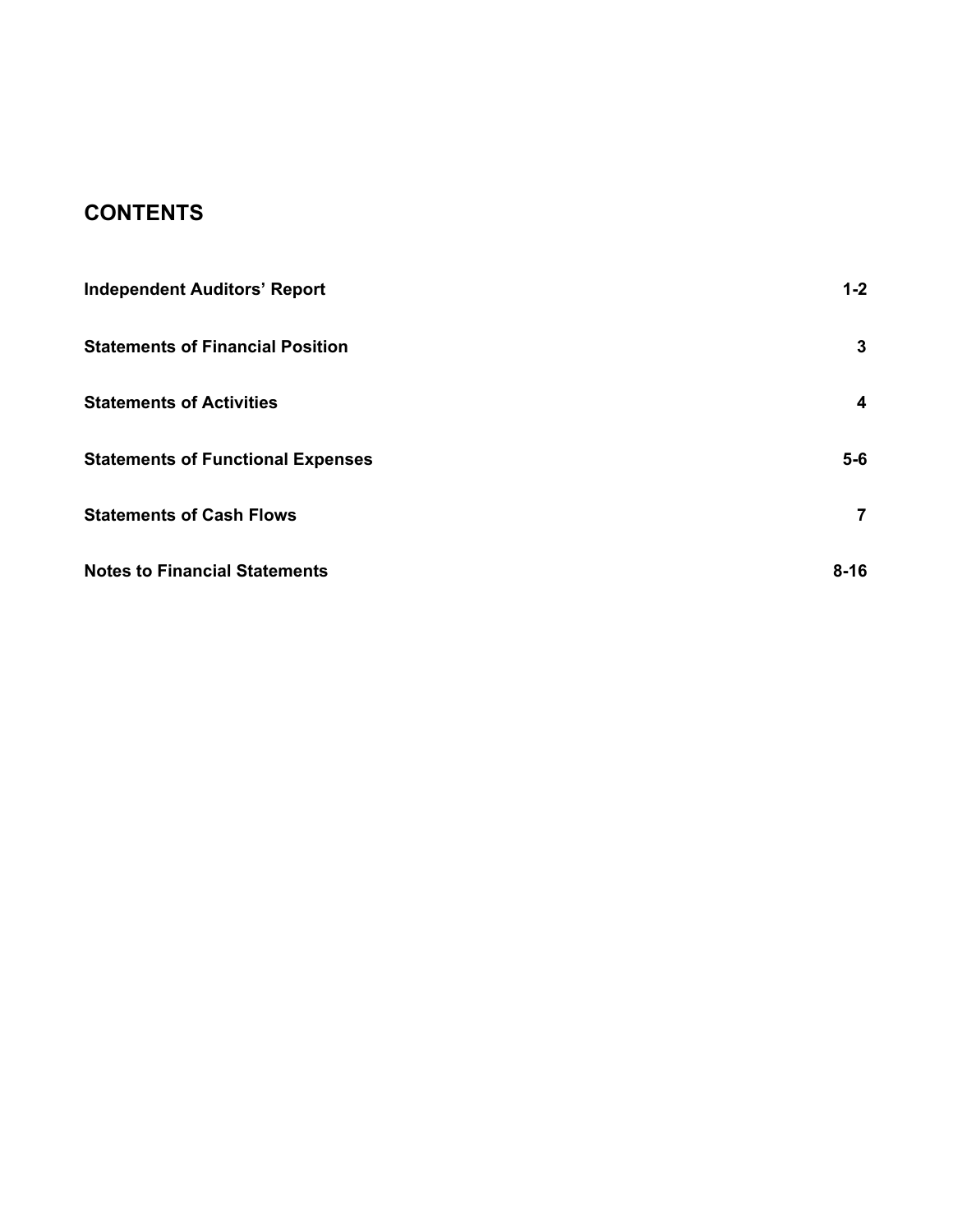

#### **INDEPENDENT AUDITORS' REPORT**

#### **To the Board of Directors United Way of Kennebec Valley**

We have audited the accompanying financial statements of United Way of Kennebec Valley (a nonprofit organization), which comprise the statement of financial position as of December 31, 2020 and 2019, and the related statements of activities, functional expenses, and cash flows for the years then ended, and the related notes to the financial statements.

#### **Management's Responsibility for the Financial Statements**

Management is responsible for the preparation and fair presentation of these financial statements in accordance with accounting principles generally accepted in the United States of America; this includes the design, implementation, and maintenance of internal control relevant to the preparation and fair presentation of financial statements that are free from material misstatement, whether due to fraud or error.

#### **Auditor's Responsibility**

Our responsibility is to express an opinion on these financial statements based on our audit. We conducted our audit in accordance with auditing standards generally accepted in the United States of America. Those standards require that we plan and perform the audit to obtain reasonable assurance about whether the financial statements are free from material misstatement.

An audit involves performing procedures to obtain audit evidence about the amounts and disclosures in the financial statements. The procedures selected depend on the auditor's judgment, including the assessment of the risks of material misstatement of the financial statements, whether due to fraud or error. In making those risk assessments, the auditor considers internal control relevant to the entity's preparation and fair presentation of the financial statements in order to design audit procedures that are appropriate in the circumstances, but not for the purpose of expressing an opinion on the effectiveness of the entity's internal control. Accordingly, we express no such opinion. An audit also includes evaluating the appropriateness of accounting policies used and the reasonableness of significant accounting estimates made by management, as well as evaluating the overall presentation of the financial statements.

We believe that the audit evidence we have obtained is sufficient and appropriate to provide a basis for our audit opinion.

> **46 FIRSTPARK DRIVE, OAKLAND, ME 04963** PHONE **207.873.1603 259 FRONT STREET, BATH, ME 04530 150 CAPITOL STREET, SUITE 3, AUGUSTA, ME 04330**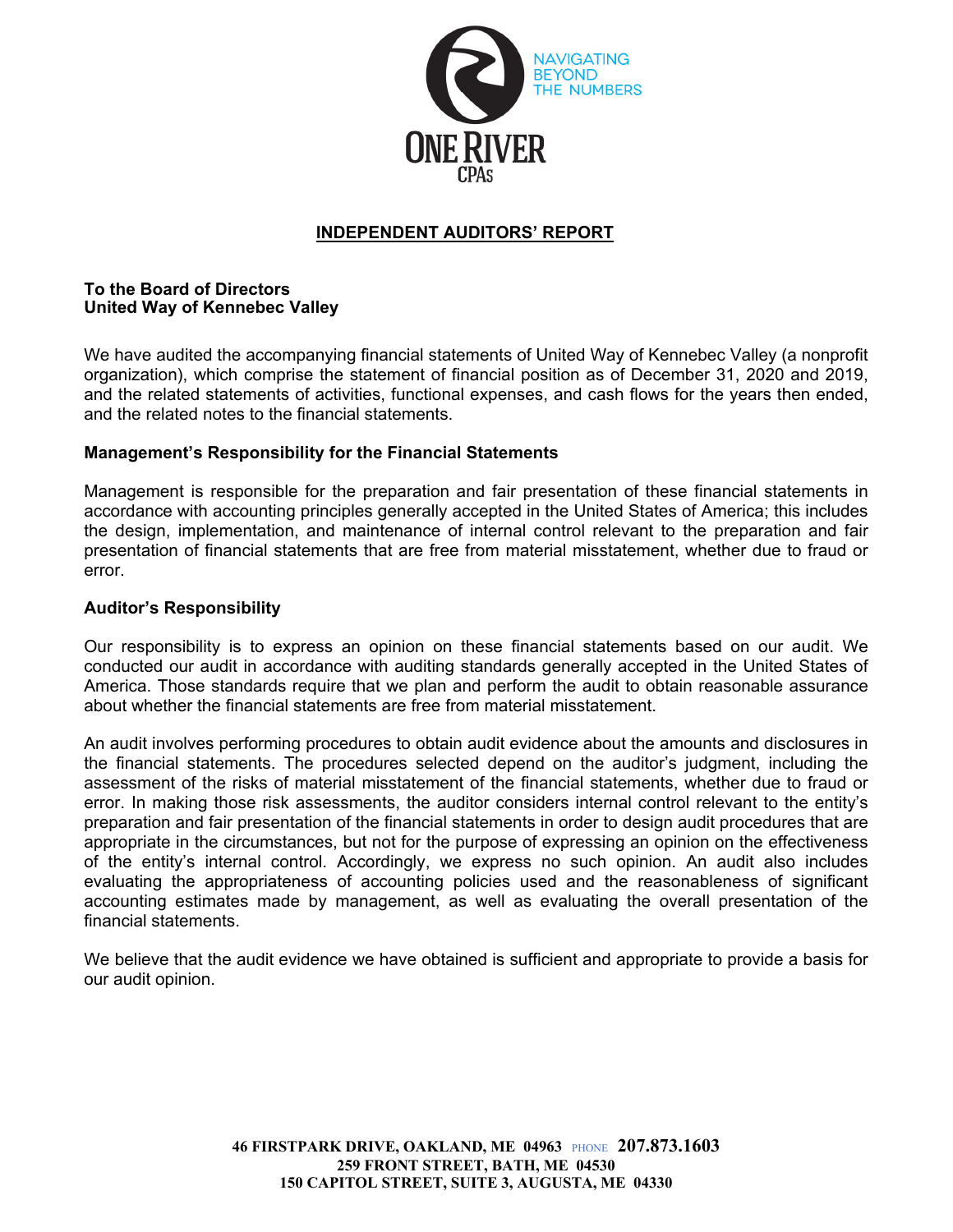#### **Opinion**

In our opinion, the financial statements referred to above present fairly, in all material respects, the financial position of United Way of Kennebec Valley as of December 31, 2020 and 2019, and the changes in its net assets and its cash flows for the year then ended in accordance with accounting principles generally accepted in the United States of America.

One River CPAs

August 13, 2021

**46 FIRSTPARK DRIVE, OAKLAND, ME 04963** PHONE **207.873.1603 259 FRONT STREET, BATH, ME 04530 150 CAPITOL STREET, SUITE 3, AUGUSTA, ME 04330**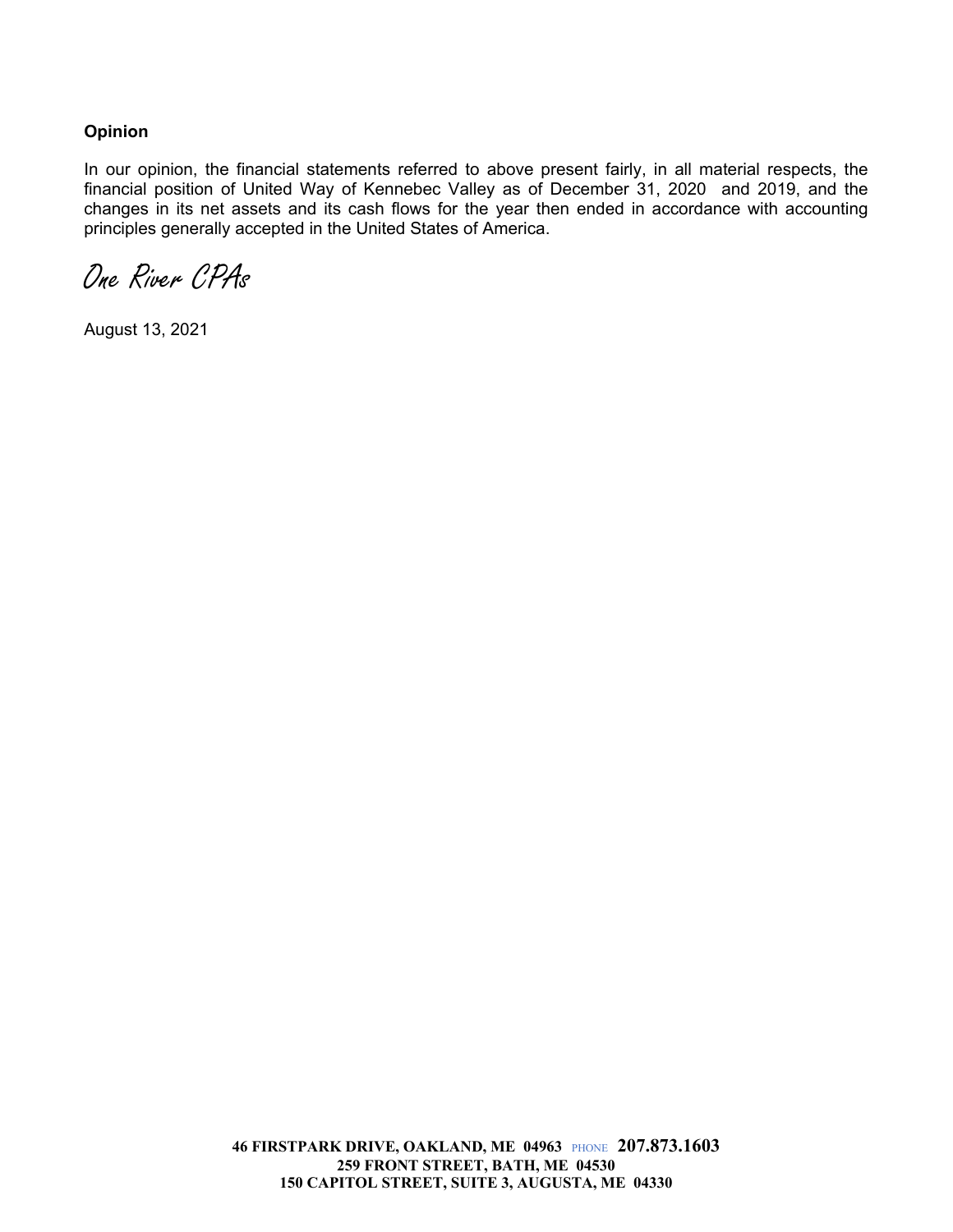#### **UNITED WAY OF KENNEBEC VALLEY**

#### **Statements of Financial Position**

|                                                 |                      | December 31, 2020 and 2019 |              |                      |                     |                      |  |
|-------------------------------------------------|----------------------|----------------------------|--------------|----------------------|---------------------|----------------------|--|
|                                                 |                      | 2020                       |              |                      | 2019                |                      |  |
|                                                 | <b>Without Donor</b> | <b>With Donor</b>          |              | <b>Without Donor</b> | <b>With Donor</b>   |                      |  |
|                                                 | <b>Restrictions</b>  | <b>Restrictions</b>        | <b>Total</b> | <b>Restrictions</b>  | <b>Restrictions</b> | <b>Total</b>         |  |
| <b>ASSETS</b>                                   |                      |                            |              |                      |                     |                      |  |
|                                                 |                      |                            |              |                      |                     |                      |  |
| Current assets:                                 |                      |                            |              |                      |                     |                      |  |
| Cash and cash equivalents                       | \$<br>803,763        | 438,048                    | 1,241,811    | 523,010              | 320,298             | 843,308              |  |
| Promises to give:                               |                      |                            |              |                      |                     |                      |  |
| 2018-2019 campaign, less provision              |                      |                            |              |                      |                     |                      |  |
| for uncollectible promises to give of \$78,529  |                      |                            |              | 193,060              |                     | 193,060              |  |
| 2019-2020 campaign, less provision              |                      |                            |              |                      |                     |                      |  |
| for uncollectible promises to give of \$116,981 | 104,877              |                            | 104,877      |                      | 853,833             | 853,833              |  |
| 2020-2021 campaign                              |                      | 854,824                    | 854,824      |                      |                     |                      |  |
| Other receivables                               | 49.000               | $\blacksquare$             | 49,000       | 63,955               |                     | 63.955               |  |
| <b>Total current assets</b>                     | 957,640              | 1,292,872                  | 2,250,512    | 780,025              | 1,174,131           | 1,954,156            |  |
|                                                 |                      |                            |              |                      |                     |                      |  |
| Property and equipment:                         |                      |                            |              |                      |                     |                      |  |
| Furniture, fixtures and equipment               | 40,335               |                            | 40,335       | 50,969               |                     | 50,969               |  |
| Less: accumulated depreciation                  | (31, 272)            |                            | (31, 272)    | (36, 315)            |                     | (36, 315)            |  |
| Total property and equipment, net               | 9,063                |                            | 9,063        | 14,654               |                     | 14,654               |  |
|                                                 |                      |                            |              |                      |                     |                      |  |
| Other assets:                                   |                      |                            |              |                      |                     |                      |  |
| Investments                                     | 335,465              |                            | 335,465      | 237,340              |                     | 237,340              |  |
| Security deposits                               | 2,000                |                            | 2,000        | 2,000                |                     | 2,000                |  |
| Total other assets                              | 337,465              | $\sim$                     | 337,465      | 239,340              | $\sim$              | 239,340              |  |
| <b>Total assets</b>                             | \$<br>1,304,168      | 1,292,872                  | 2,597,040    | 1,034,019            | 1,174,131           | 2,208,150            |  |
|                                                 |                      |                            |              |                      |                     |                      |  |
| <b>LIABILITIES AND NET ASSETS</b>               |                      |                            |              |                      |                     |                      |  |
| Current liabilities:                            |                      |                            |              |                      |                     |                      |  |
| Accounts payable                                | \$<br>18,870         |                            | 18,870       | 22,439               |                     | 22,439               |  |
| Amounts held on behalf of others                | 388,363              |                            | 388,363      | 295,871              |                     | 295,871              |  |
| Due to designated agencies                      | 225,208              |                            | 225,208      | 258,333              |                     | 258,333              |  |
| Accrued expenses                                | 15,018               |                            | 15,018       | 11,918               |                     | 11,918               |  |
| Current portion of capital lease                | 3,057                |                            | 3,057        | 3,240                |                     | 3,240                |  |
| <b>Total current liabilities</b>                | 650,516              | $\sim$                     | 650,516      | 591,801              |                     | $\overline{591,801}$ |  |
|                                                 |                      |                            |              |                      |                     |                      |  |
| Capital leases, net of current portion          |                      |                            |              | 3,148                |                     | 3,148                |  |
| <b>Total liabilities</b>                        | 650,516              |                            | 650,516      | 594,949              |                     | 594,949              |  |
| Total net assets                                | 653,652              | 1,292,872                  | 1,946,524    | 439,070              | 1,174,131           | 1,613,201            |  |
|                                                 |                      |                            |              |                      |                     |                      |  |
| <b>Total liabilities and net assets</b>         | \$<br>1,304,168      | 1,292,872                  | 2,597,040    | 1,034,019            | 1,174,131           | 2,208,150            |  |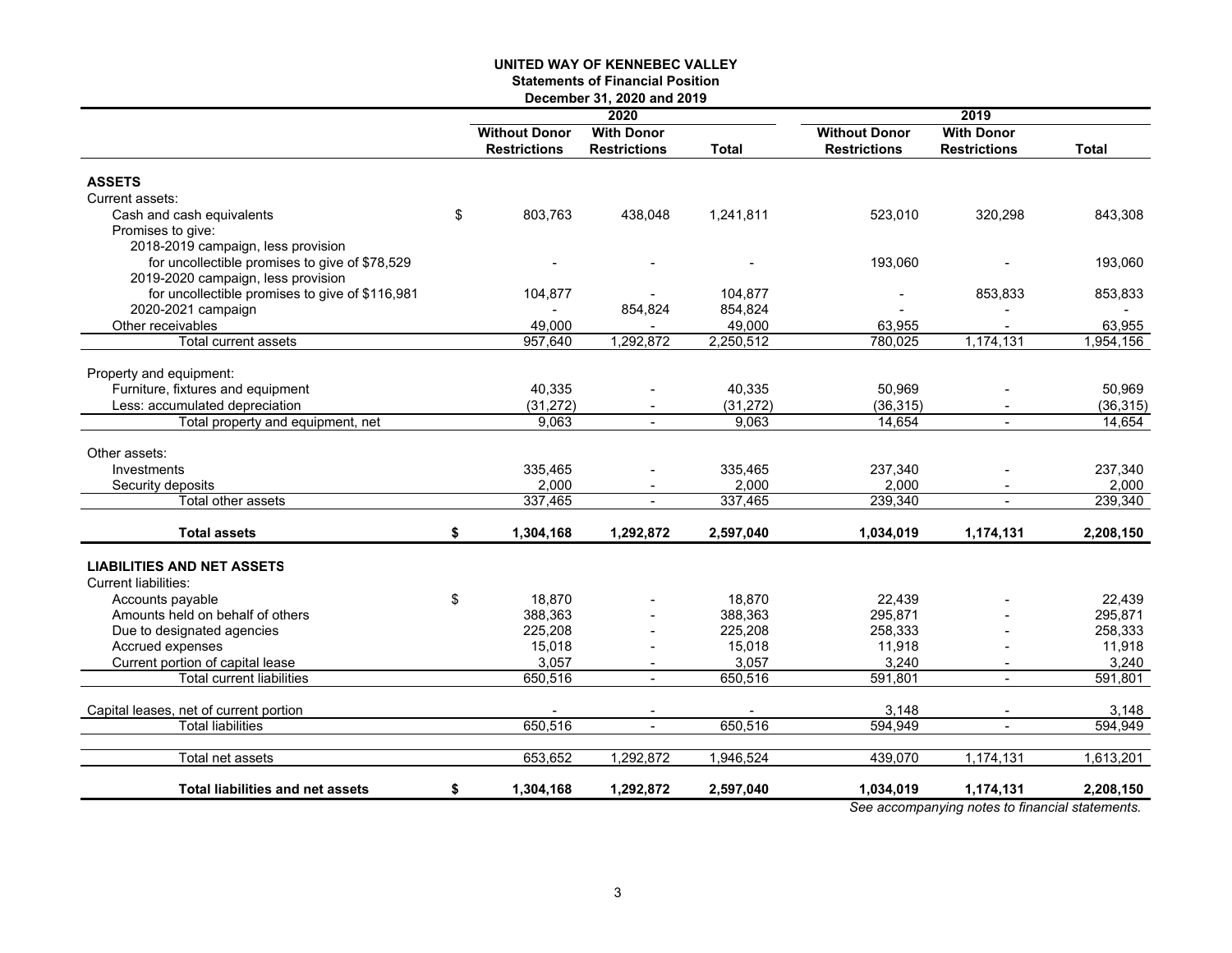#### **UNITED WAY OF KENNEBEC VALLEY Statements of Activities Years Ended December 31, 2020 and 2019**

|                                                                | Years Ended December 31, 2020 and 2019 | 2020                |                 | 2019                 |                          |              |
|----------------------------------------------------------------|----------------------------------------|---------------------|-----------------|----------------------|--------------------------|--------------|
|                                                                | <b>Without Donor</b>                   | <b>With Donor</b>   |                 | <b>Without Donor</b> | <b>With Donor</b>        |              |
|                                                                | <b>Restrictions</b>                    | <b>Restrictions</b> | <b>Total</b>    | <b>Restrictions</b>  | <b>Restrictions</b>      | <b>Total</b> |
| Operating activities:                                          |                                        |                     |                 |                      |                          |              |
| Revenues, gains and other support:                             |                                        |                     |                 |                      |                          |              |
| Campaign applicable to current period:                         |                                        |                     |                 |                      |                          |              |
| Contributions received<br>\$                                   | 715,475                                | 40,344              | 755,819         | 391,646              |                          | 391,646      |
| Campaign applicable to next period:                            |                                        |                     |                 |                      |                          |              |
| Contributions received                                         |                                        | 1,379,887           | 1,379,887       |                      | 1,327,120                | 1,327,120    |
| Less donor designations                                        | $\overline{\phantom{a}}$               | (194,069)           | (194, 069)      |                      | (230, 253)               | (230, 253)   |
| Fuel assistance and Warming Center revenue                     |                                        | 2,432               | 2,432           |                      | 2,022                    | 2,022        |
| Community giving                                               | 2,001                                  |                     | 2,001           |                      | 30,691                   | 30,691       |
| Investment income                                              | 8,431                                  |                     | 8,431           | 17,944               |                          | 17,944       |
| Administration fee revenue                                     | 59,615                                 | $\sim$              | 59,615          | 68,155               |                          | 68,155       |
| Other revenue                                                  | 50,842                                 |                     | 50,842          | 1,660                |                          | 1,660        |
| Day of Caring revenue                                          | 5,060                                  | 18,200              | 23,260          | 24,037               |                          | 24,037       |
| Special events revenue (net of \$11,855 and \$18,999 expenses) | 19,046                                 |                     | 19,046          | 16,443               |                          | 16,443       |
| Non-cash contributions                                         | 31,000                                 |                     | 31,000          | 79,519               |                          | 79,519       |
| Net assets released from restrictions:                         |                                        |                     |                 |                      |                          |              |
| Expiration of time restrictions                                | 1,128,053                              | (1, 128, 053)       |                 | 1,232,164            | (1, 232, 164)            |              |
| Total revenues, gains, and other support                       | 2,019,523                              | 118,741             | 2,138,264       | 1,831,568            | (102, 584)               | 1,728,984    |
|                                                                |                                        |                     |                 |                      |                          |              |
| Allocations, other distributions and expenses:                 |                                        |                     |                 |                      |                          |              |
| Allocations and other distributions                            | 1,198,830                              |                     | 1,198,830       | 1,314,919            |                          | 1,314,919    |
| Less: allocations and other distributions                      |                                        |                     |                 |                      |                          |              |
| funded through designations                                    | (194,069)                              | $\sim$              | (194, 069)      | (230, 253)           | $\blacksquare$           | (230, 253)   |
| Allocations and other distributions, net                       | 1,004,761                              | $\sim$              | 1,004,761       | 1,084,666            |                          | 1,084,666    |
|                                                                |                                        |                     |                 |                      |                          |              |
| Expenses:                                                      |                                        |                     |                 |                      |                          |              |
| Program services                                               | 567,281                                |                     | 567,281         | 396,623              |                          | 396,623      |
| Management and general                                         | 145,766                                | $\blacksquare$      | 145,766         | 136,182              |                          | 136,182      |
| Fundraising                                                    | 112,129                                |                     | 112,129         | 104,753              |                          | 104,753      |
| Unallocated payments to affiliates                             | 20,118                                 | $\sim$              | 20,118          | 15,770               |                          | 15,770       |
| Total expenses                                                 | 845,294                                | $\sim$              | 845,294         | 653,328              | $\blacksquare$           | 653,328      |
| Change in net assets from operations                           | 169,468                                | 118,741             | 288,209         | 93,574               | (102, 584)               | (9,010)      |
|                                                                |                                        |                     |                 |                      |                          |              |
| Non-operating activities:                                      |                                        |                     |                 |                      |                          |              |
| Unrealized gains (losses) on investments                       | 45,114                                 | $\sim$              | 45,114          | 25,061               | $\overline{\phantom{a}}$ | 25,061       |
| Total non-operating activities                                 | 45,114                                 |                     | 45,114          | 25,061               |                          | 25,061       |
| Change in net assets                                           | 214,582                                | 118,741             | 333,323         | 118,635              | (102, 584)               | 16,051       |
|                                                                |                                        |                     |                 |                      |                          |              |
| Net assets, beginning of year                                  | 439,070                                | 1,174,131           | 1,613,201       | 320,435              | 1,276,715                | 1,597,150    |
| \$<br>Net assets, end of year                                  | 653,652                                | 1,292,872           | 1,946,524<br>-# | 439,070              | 1,174,131                | 1,613,201    |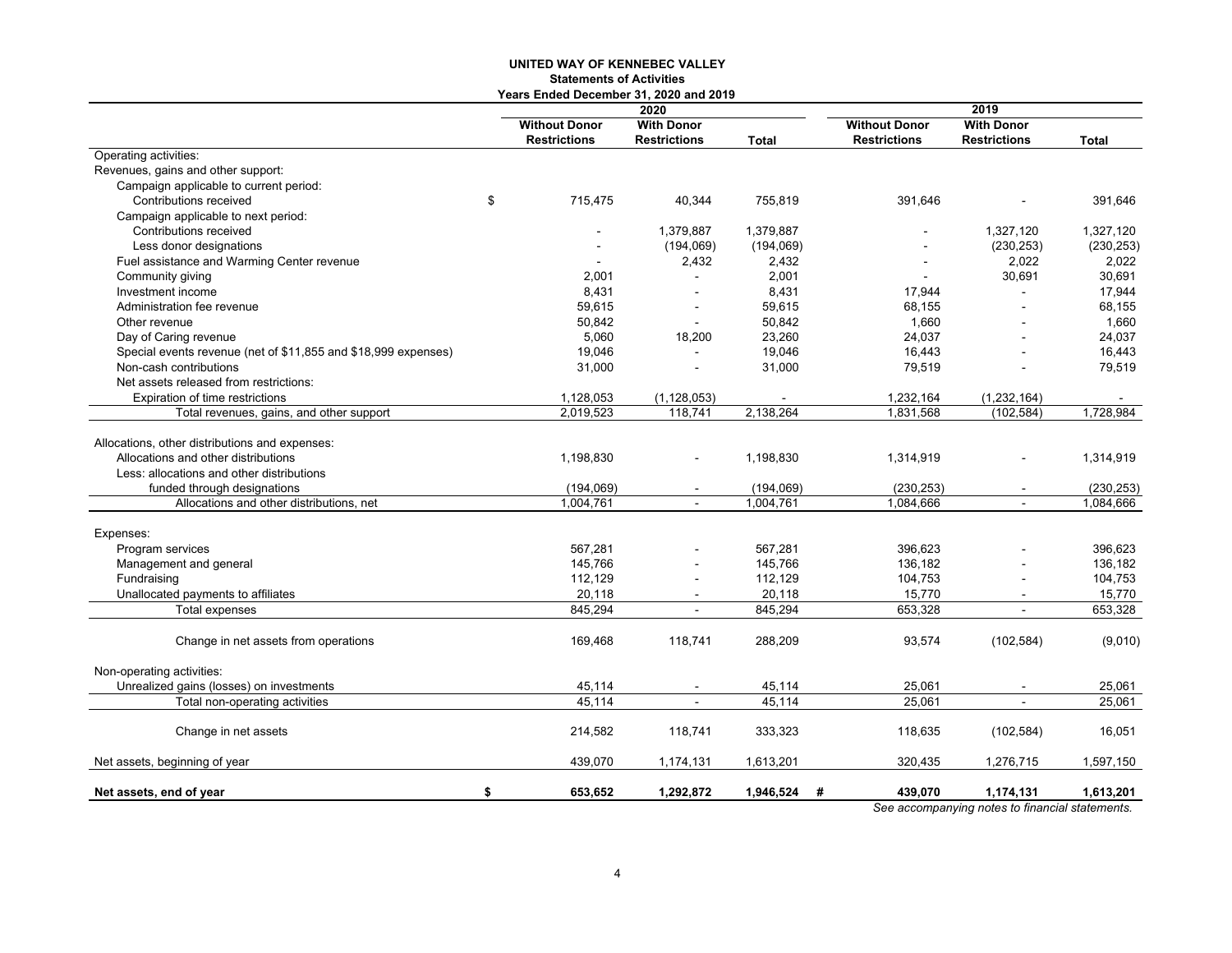#### **UNITED WAY OF KENNEBEC VALLEYStatement of Functional Expenses**

**Year Ended December 31, 2020**

|                                         |               | <b>Support Services</b> |                                                |              |
|-----------------------------------------|---------------|-------------------------|------------------------------------------------|--------------|
|                                         | Program       | <b>Management</b>       |                                                |              |
|                                         | services      | and general             | <b>Fundraising</b>                             | <b>Total</b> |
|                                         |               |                         |                                                |              |
| <b>Salaries</b>                         | \$<br>125,315 | 60,337                  | 46,413                                         | 232,065      |
| Employee benefits and payroll taxes     | 31,382        | 15,110                  | 11,623                                         | 58,115       |
| Information and promotional materials   | 6,806         | 3,277                   | 2,521                                          | 12,604       |
| Professional services                   | 18,127        | 8,727                   | 6,713                                          | 33,567       |
| In-kind expense - professional services | 1,620         | 780                     | 600                                            | 3,000        |
| Supplies                                | 3,084         | 1,485                   | 1,142                                          | 5,711        |
| Occupancy                               | 18,965        | 9,131                   | 7,024                                          | 35,120       |
| In-kind expense - occupancy             | 5,400         | 2,600                   | 2,000                                          | 10,000       |
| Postage and printing                    | 2,521         | 1,213                   | 933                                            | 4,667        |
| In-kind expense - printing              | 9,720         | 4,680                   | 3,600                                          | 18,000       |
| Communications expense                  | 4,562         | 2,196                   | 1,689                                          | 8,447        |
| Travel and conferences                  | 1,944         | 936                     | 720                                            | 3,600        |
| Insurance                               | 3,868         | 1,862                   | 1,433                                          | 7,163        |
| Other                                   | 23            | 11                      | 9                                              | 43           |
| Dues                                    | 2,612         | 1,257                   | 967                                            | 4,836        |
| Uncollectible promises to give          | 63,840        | 30,738                  | 23,645                                         | 118,223      |
| Depreciation                            | 2,962         | 1,426                   | 1,097                                          | 5,485        |
| Direct client benefits                  | 259,470       |                         |                                                | 259,470      |
| Day of Caring                           | 5,060         |                         |                                                | 5,060        |
| <b>Total expenses</b>                   | \$<br>567,281 | 145,766                 | 112,129                                        | 825,176      |
|                                         |               |                         | See accompanying notes to financial statements |              |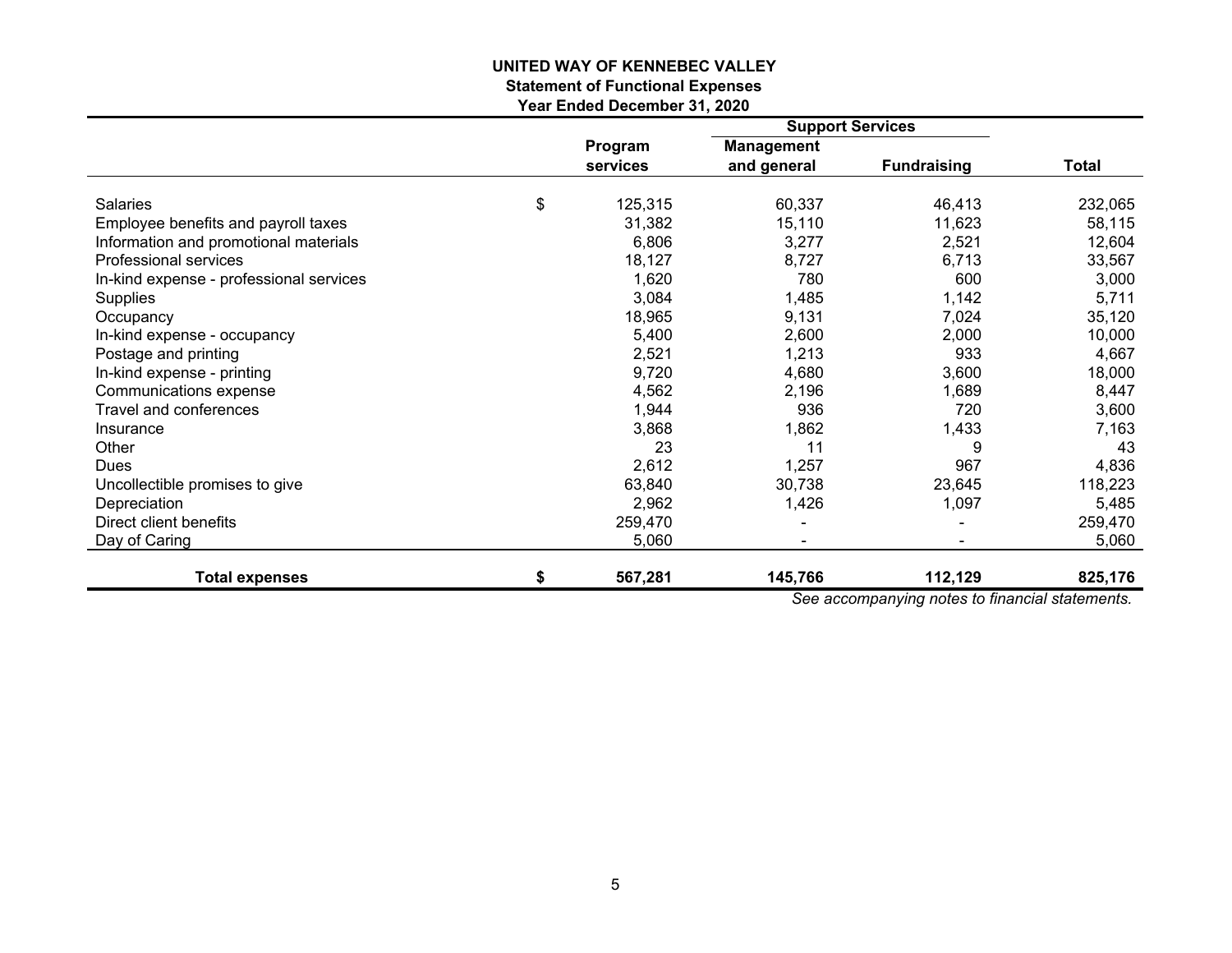### **UNITED WAY OF KENNEBEC VALLEY**

## **Statement of Functional Expenses**

**Year Ended December 31, 2019**

| Program  | <b>Management</b>                                                                                                                                             |                                                                                                                             |                                                                                                                                                       |
|----------|---------------------------------------------------------------------------------------------------------------------------------------------------------------|-----------------------------------------------------------------------------------------------------------------------------|-------------------------------------------------------------------------------------------------------------------------------------------------------|
| services | and general                                                                                                                                                   | <b>Fundraising</b>                                                                                                          | <b>Total</b>                                                                                                                                          |
|          |                                                                                                                                                               |                                                                                                                             |                                                                                                                                                       |
|          |                                                                                                                                                               |                                                                                                                             | 244,417                                                                                                                                               |
|          |                                                                                                                                                               |                                                                                                                             | 67,905                                                                                                                                                |
|          |                                                                                                                                                               |                                                                                                                             | 19,668                                                                                                                                                |
|          |                                                                                                                                                               |                                                                                                                             | 26,854                                                                                                                                                |
|          |                                                                                                                                                               |                                                                                                                             | 3,000                                                                                                                                                 |
| 3,617    | 1,741                                                                                                                                                         | 1,339                                                                                                                       | 6,697                                                                                                                                                 |
| 17,891   | 8,614                                                                                                                                                         | 6,626                                                                                                                       | 33,131                                                                                                                                                |
| 5,400    | 2,600                                                                                                                                                         | 2,000                                                                                                                       | 10,000                                                                                                                                                |
|          |                                                                                                                                                               |                                                                                                                             | 5,132                                                                                                                                                 |
|          |                                                                                                                                                               |                                                                                                                             | 18,000                                                                                                                                                |
|          | 1,200                                                                                                                                                         | 923                                                                                                                         | 4,617                                                                                                                                                 |
|          |                                                                                                                                                               |                                                                                                                             | 12,141                                                                                                                                                |
|          |                                                                                                                                                               |                                                                                                                             | 7,442                                                                                                                                                 |
|          |                                                                                                                                                               |                                                                                                                             | 475                                                                                                                                                   |
|          |                                                                                                                                                               |                                                                                                                             | 5,087                                                                                                                                                 |
|          |                                                                                                                                                               |                                                                                                                             | 54,211                                                                                                                                                |
|          |                                                                                                                                                               |                                                                                                                             | 5,032                                                                                                                                                 |
|          |                                                                                                                                                               |                                                                                                                             | 39,914                                                                                                                                                |
|          |                                                                                                                                                               |                                                                                                                             | 48,519                                                                                                                                                |
| 25,316   |                                                                                                                                                               |                                                                                                                             | 25,316                                                                                                                                                |
|          |                                                                                                                                                               |                                                                                                                             | 637,558                                                                                                                                               |
| \$<br>\$ | 131,986<br>36,669<br>10,620<br>14,501<br>1,620<br>2,772<br>9,720<br>2,494<br>6,556<br>4,019<br>270<br>2,747<br>29,274<br>2,718<br>39,914<br>48,519<br>396,623 | 63,548<br>17,655<br>5,114<br>6,982<br>780<br>1,334<br>4,680<br>3,157<br>1,935<br>116<br>1,323<br>14,095<br>1,308<br>136,182 | <b>Support Services</b><br>48,883<br>13,581<br>3,934<br>5,371<br>600<br>1,026<br>3,600<br>2,428<br>1,488<br>89<br>1,017<br>10,842<br>1,006<br>104,753 |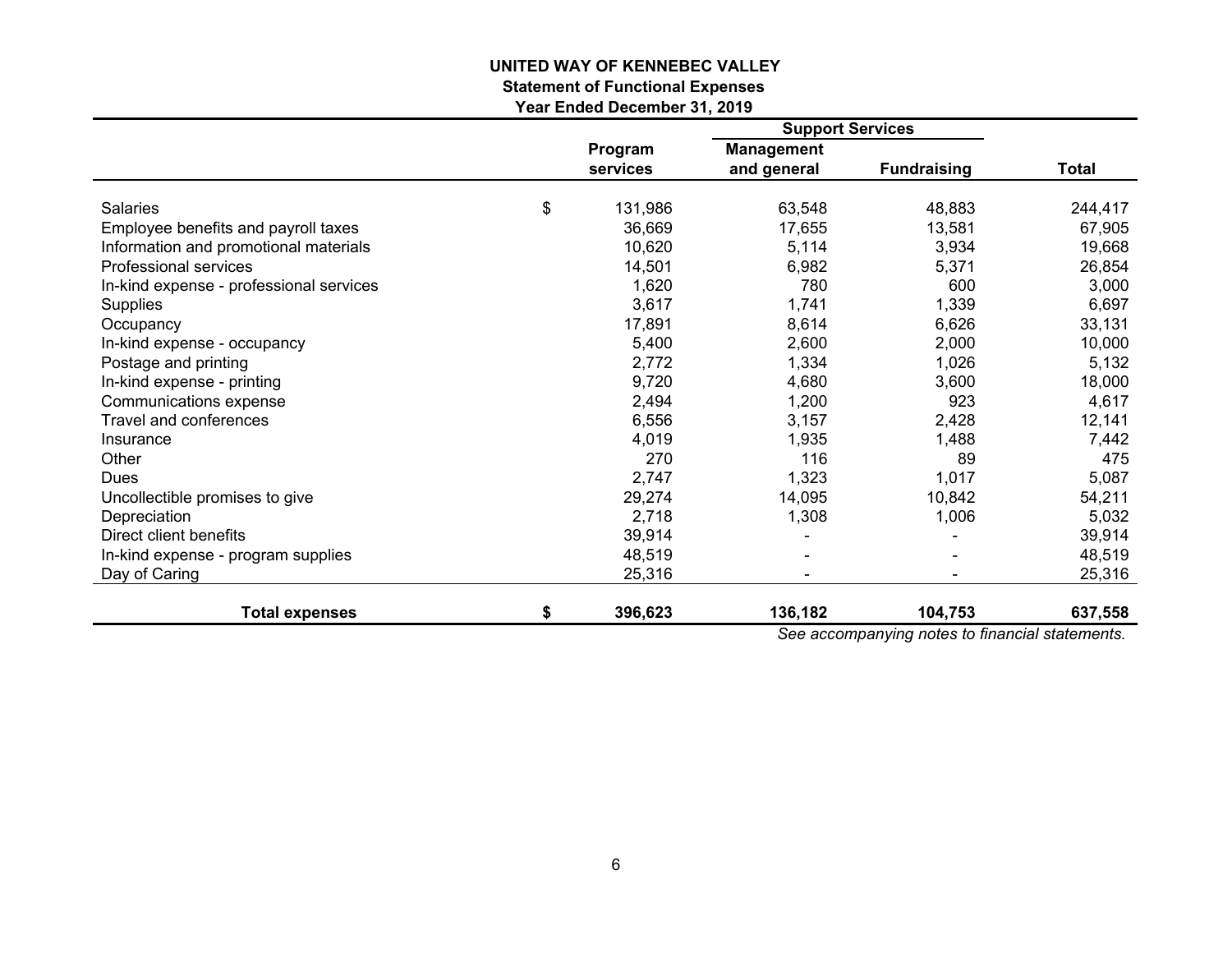#### **UNITED WAY OF KENNEBEC VALLEY**

#### **Statements of Cash Flows**

 **Years Ended December 31, 2020 and 2019** 

| 16,051<br>333,323<br>5,485<br>5,032<br>(45, 114)<br>(25,061)<br>105,564<br>87,192<br>14,955<br>(45, 755)<br>(3, 569)<br>4,696<br>(22, 243)<br>92,492<br>(33, 125)<br>9,086 |
|----------------------------------------------------------------------------------------------------------------------------------------------------------------------------|
|                                                                                                                                                                            |
|                                                                                                                                                                            |
|                                                                                                                                                                            |
|                                                                                                                                                                            |
|                                                                                                                                                                            |
|                                                                                                                                                                            |
|                                                                                                                                                                            |
|                                                                                                                                                                            |
|                                                                                                                                                                            |
|                                                                                                                                                                            |
|                                                                                                                                                                            |
|                                                                                                                                                                            |
|                                                                                                                                                                            |
| (4, 188)<br>3,100                                                                                                                                                          |
| (3, 331)<br>(3, 332)                                                                                                                                                       |
| 39,850<br>451,408                                                                                                                                                          |
|                                                                                                                                                                            |
| 106<br>(4, 528)                                                                                                                                                            |
| (62, 896)                                                                                                                                                                  |
| 583<br>9,885                                                                                                                                                               |
| (52, 905)<br>(3,945)                                                                                                                                                       |
|                                                                                                                                                                            |
| 35,905<br>398,503                                                                                                                                                          |
| 843,308<br>807,403                                                                                                                                                         |
| 843,308                                                                                                                                                                    |
| 1,241,811                                                                                                                                                                  |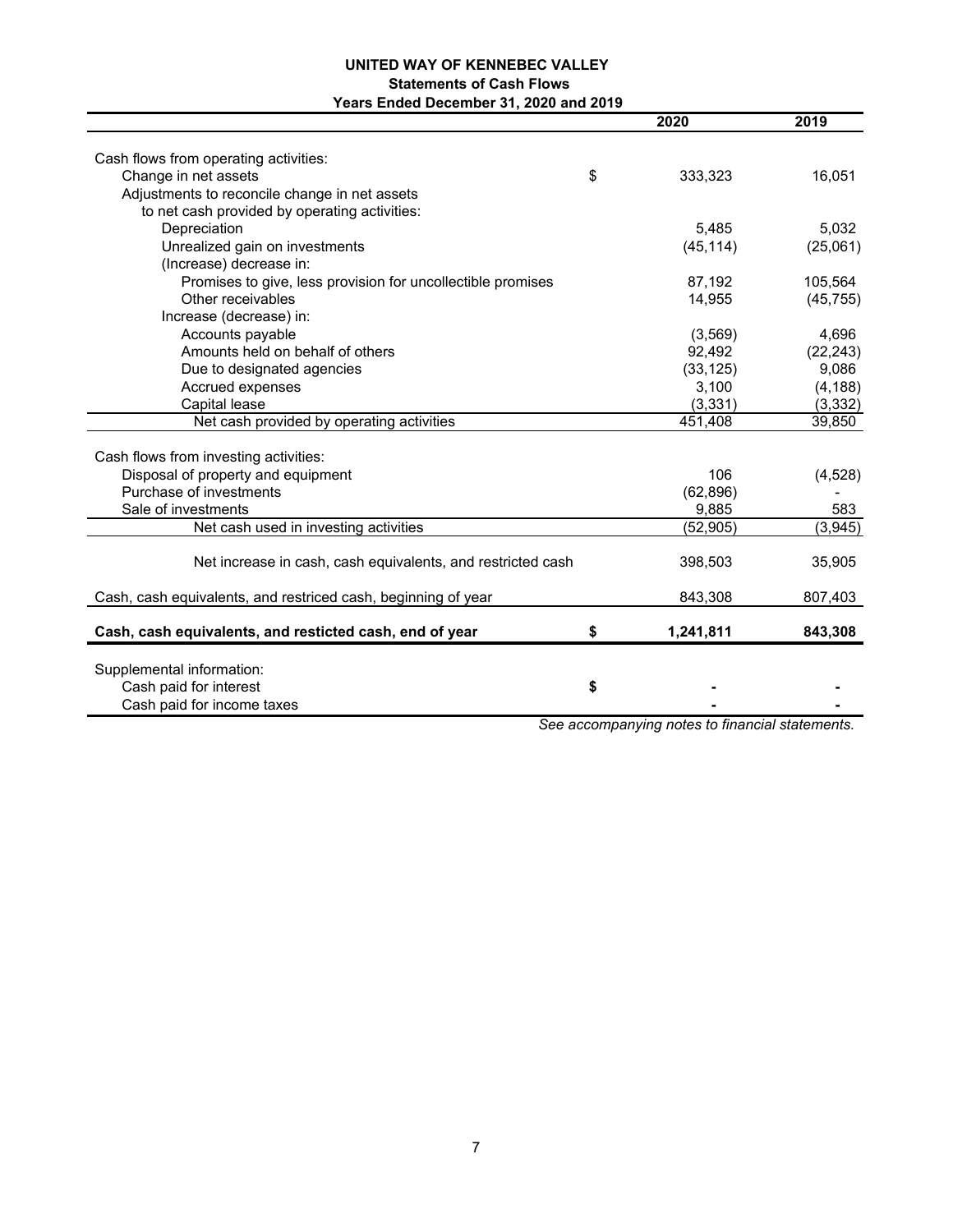#### NATURE OF ACTIVITES AND SIGNIFICANT ACCOUNTING POLICIES

**Nature of Activities** - The United Way of Kennebec Valley (UWKV) is a Maine nonprofit voluntary health and welfare organization formed to unite people and resources to improve lives in the community. The Organization conducts annual campaigns in the fall for contributions from the general public which are allocated among nonprofit organizations primarily within the Kennebec Valley area. Contributors making promises to give to the Organization are primarily from the Central Maine area.

Amounts raised through the annual campaign support the United Way's visions and include allocations and other distributions to health and human care services agencies. They are also used to fund the United Way's operating expenses and certain Community Impact programs managed by United Way. Allocations and other distributions are routinely made in the year subsequent to the beginning of the annual campaign.

**Basis of Accounting** - The financial statements of the Organization have been prepared on the accrual basis of accounting and, accordingly, reflect all significant receivables, payables, and other liabilities.

**Basis of Presentation** - The Organization is required to report information regarding its financial position and activities according to two classes of net assets as follows:

Net assets without donor restrictions - Net assets that are not subject to donor-imposed stipulations.

Net assets with donor restrictions - Net assets subject to stipulations imposed by donors and grantors. Donor restrictions are temporary in nature; those restrictions will be met by actions of UWKV and/or passage of time. At December 31, 2020 and 2019, \$1,292,872 and \$1,174,131 of the Organization's net assets were temporarily restricted.

**Expense Allocation** - The costs of providing program and other activities have been summarized on a functional basis in the statements of activities and functional expenses. Accordingly, certain costs have been allocated among the program and supporting services benefited. Such allocations are determined by management on an equitable basis. Expenses not directly charged to a specific function are allocated across all functions using an analysis of time and effort spent by staff in each functional area.

**Income Tax Status** - The Organization is exempt from federal income tax under Section 501(c)(3) of the Internal Revenue Code. In addition, the Organization qualifies for the charitable contribution deduction under Section 170(b)(1)(A) and has been classified as an organization that is not a private foundation under Section 509(a)(1). Management believes it has no uncertain tax positions with the Internal Revenue Service that require disclosure in its financial statements. The Organization's federal Return of Organization Exempt from Income Tax (Form 990) for 2019, 2018, and 2017 are subject to examination by the IRS, generally for three years after they are filed.

**Measure of Operations** - The statements of activities report all changes in net assets, including changes in net assets from operating and nonoperating activities. Operating activities consist of those items attributable to the UWKV's ongoing program services and interest and dividends earned on investments. Nonoperating activities are limited to resources that generate return from investments and other activities considered to be of a more unusual or nonrecurring nature.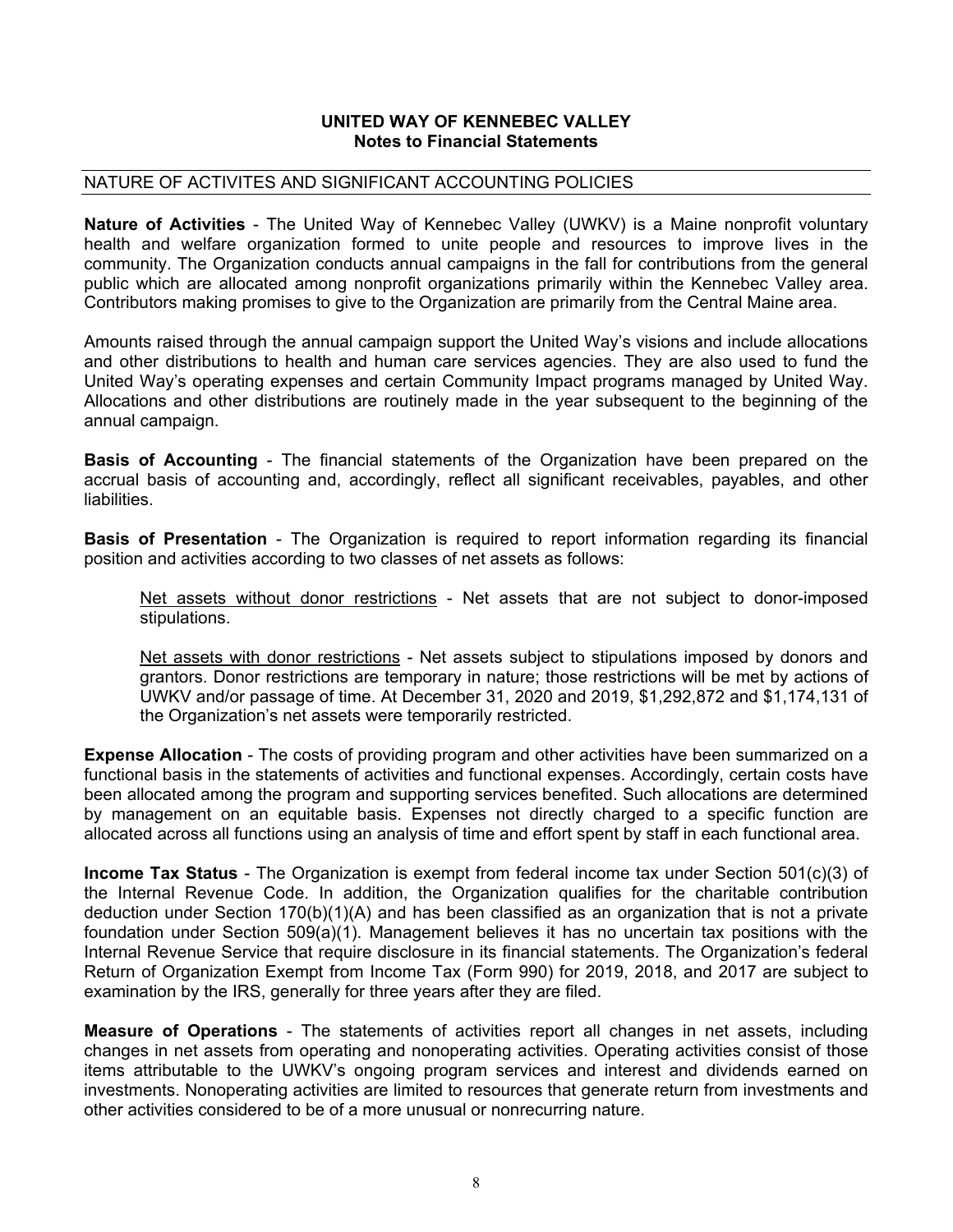#### NATURE OF ACTIVITES AND SIGNIFICANT ACCOUNTING POLICIES, CONTINUED

**Use of Estimates** - The preparation of financial statements in conformity with generally accepted accounting principles requires management to make estimates and assumptions that affect the reported amounts of assets and liabilities and disclosure of contingent assets and liabilities at the date of the financial statements and the reported amounts of revenues and expenses during the reporting period. Actual results could differ from those estimates.

**Cash, Cash Equivalents, and Restricted Cash** - For financial statement purposes, the UWKV considers all highly liquid investments with an initial maturity of three months or less, and cash in checking, savings, and certificates of deposit to be cash equivalents. Restricted cash includes amounts received with restrictions imposed by donors (but not yet spent) for the purposes described in the net assets footnote below.

**Contributions and Campaign Revenue and Revenue Recognition** - The Organization recognizes contributions when cash, securities, or other assets; an unconditional promise to give; or a notification of a beneficial interest is received. Conditional promises to give, that is, those with a measurable performance or other barrier and a right of return, are not recognized until the conditions upon which they depend have been met. The Organization has no conditional contributions at December 31, 2020 or 2019.

The Organization records special events revenue equal to the fair value of direct benefit to donors, and contribution income for the excess received when the event takes place.

Contributions received or promises to give without donor-imposed restrictions are reflected as support without donor restrictions. Contributions received or promises to give with donor-imposed restrictions are reflected as support with temporary donor restrictions. When a donor-stipulated time restriction ends, or a purpose restriction is accomplished, then the net assets with donor restrictions are reclassified to net assets without donor restrictions and are reported in the statements of activities as net assets released from restriction. If a restriction is fulfilled in the same time period in which the contribution is received, the contribution is reported as without donor restrictions.

Promises to give that are expected to be received within one year of the financial statement date are reflected at their net realizable value (the gross amount of the promise to give, net of a provision for uncollectible amounts).

Contributions designated by the donors to be paid to specific agencies or other United Ways (Designations) are considered Agency transactions. Such designated contributions are reflected, net of a provision for uncollectible amounts, in the accompanying statements of activities as part of total amounts raised in campaigns but are not considered to be part of the United Way's campaign revenue for financial reporting purposes and are, therefore, deducted to reflect United Way's campaign revenue. United Way has included in campaign revenue amounts raised by other United Ways that were designated by donors to be paid to United Way. In addition, United Way increases or decreases campaign revenue for any excess or shortfall in collections of amounts raised in prior year's campaigns.

Included in campaign revenue are amounts contributed by certain members of the Board of Directors. In 2020 and 2019, those amounts totaled \$46,661 and \$46,778, respectively.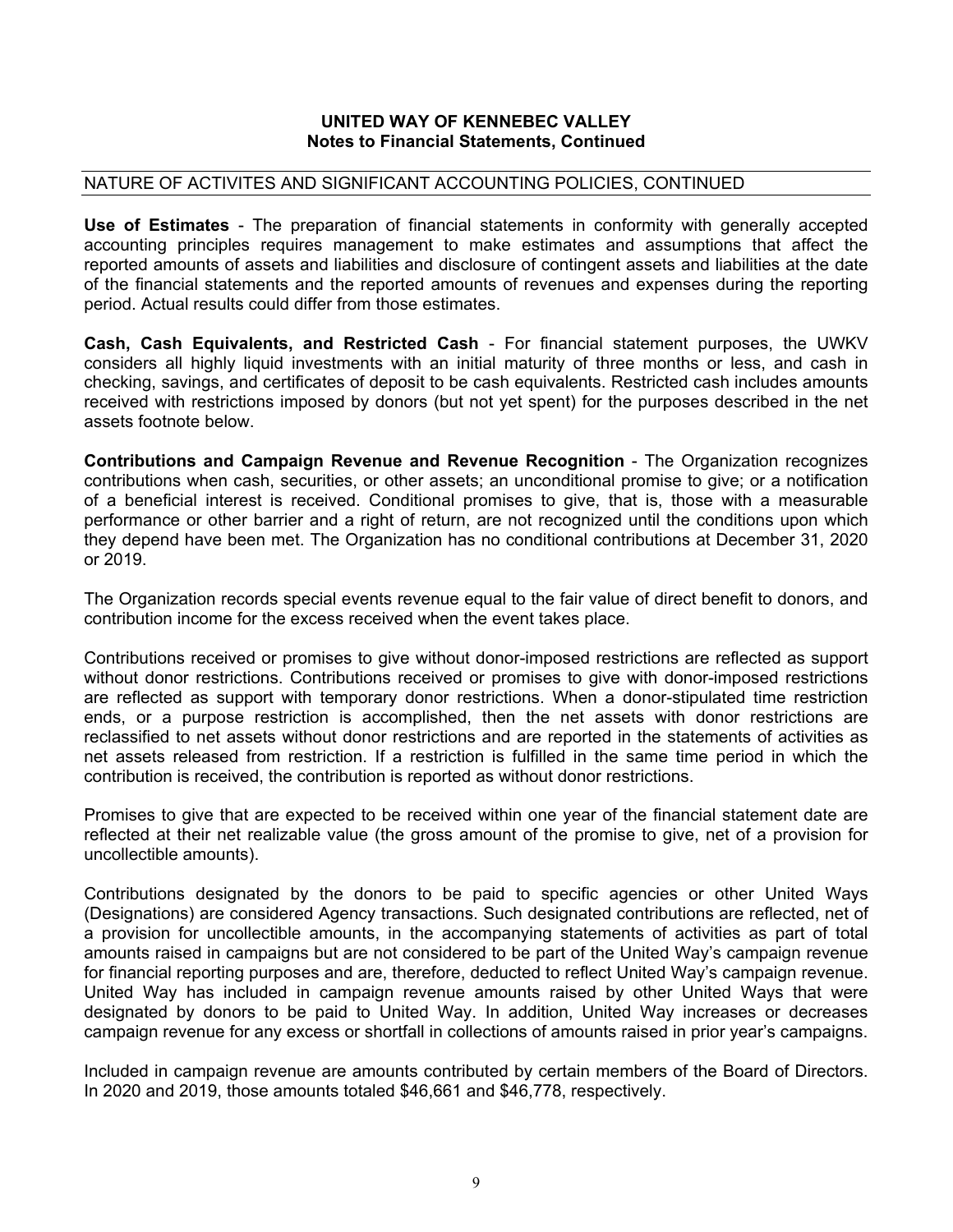#### NATURE OF ACTIVITES AND SIGNIFICANT ACCOUNTING POLICIES, CONTINUED

**Net Allocations and Other Distributions** - Allocations and other distributions are made to various Board of Directors' approved agencies and programs from funds raised in the annual campaign. United Way recognizes an expense and a related liability when amounts are communicated to the agencies in an award letter as an allocation pledge. United Way has reflected in the accompanying statements of activities gross allocations and other distributions with a reduction for allocations and other distributions funded through designations.

**Provision for Uncollectible Promises to Give** - A provision for uncollectible promises to give has been established which is evaluated periodically for adequacy based upon management's evaluation of past loss experience, known and inherent risks in its accounts plus other factors which could affect collectability.

**Property and equipment** - Acquisitions of property and equipment with useful lives of more than one year and a cost in excess of \$1,000 are capitalized at cost. United Way of Kennebec Valley uses the straight-line method to compute depreciation expense and assumes useful lives of three to five years for equipment, seven years for furniture, and fifteen years for leasehold improvements. Depreciation expense for the years ended December 31, 2020 and 2019 amounted to \$5,485 and \$5,032, respectively.

**Investments** - The UWKV carries investments in marketable securities with readily determinable fair values and all investments in debt securities at their fair values in the statements of financial position. Unrealized gains and losses are included in the change in net assets in the accompanying statements of activities.

**Fiscal Agent and Administrative Fee Agreements** - In August of 2017, the Organization entered into an agreement with the Maine State Employees Combined Charitable Appeal (MSECCA) to administer the program. MSECCA was established to create a single, coordinated campaign to encourage financial support for various charitable agencies from current and retired State employees. As fiscal agent, the UWKV is responsible for processing and distributing contributions to MSECCA charities in accordance with employee designations. The funds are held by the UWKV in an agency capacity and are not included in the Organization's revenues but instead are included in the assets and liabilities. UWKV also earns a fee, 8.8% and 9.0% at December 31, 2020 and 2019, respectively, of funds received and distributed to member organizations, for administering the campaign.

**Reclassifications** - Certain accounts in the prior year statement of financial position and statement of activities been reclassified to conform to the presentation in the current year. There was no effect on total net assets.

**Recent Accounting Pronouncements** - In February 2016, the Financial Accounting Standards Board (FASB) issued (ASU) 2016-02, Leases. This ASU affects any entity that enters into a lease, with some specified scope exemptions. The main difference between previous GAAP and this ASU is the recognition of lease assets and lease liabilities by lessees for those leases classified as operating leases under previous GAAP. The amendments in this ASU are effective for fiscal years beginning after December 15, 2021. UWKV has not yet implemented this ASU and is in the process of assessing the effect on the organization's financial statements.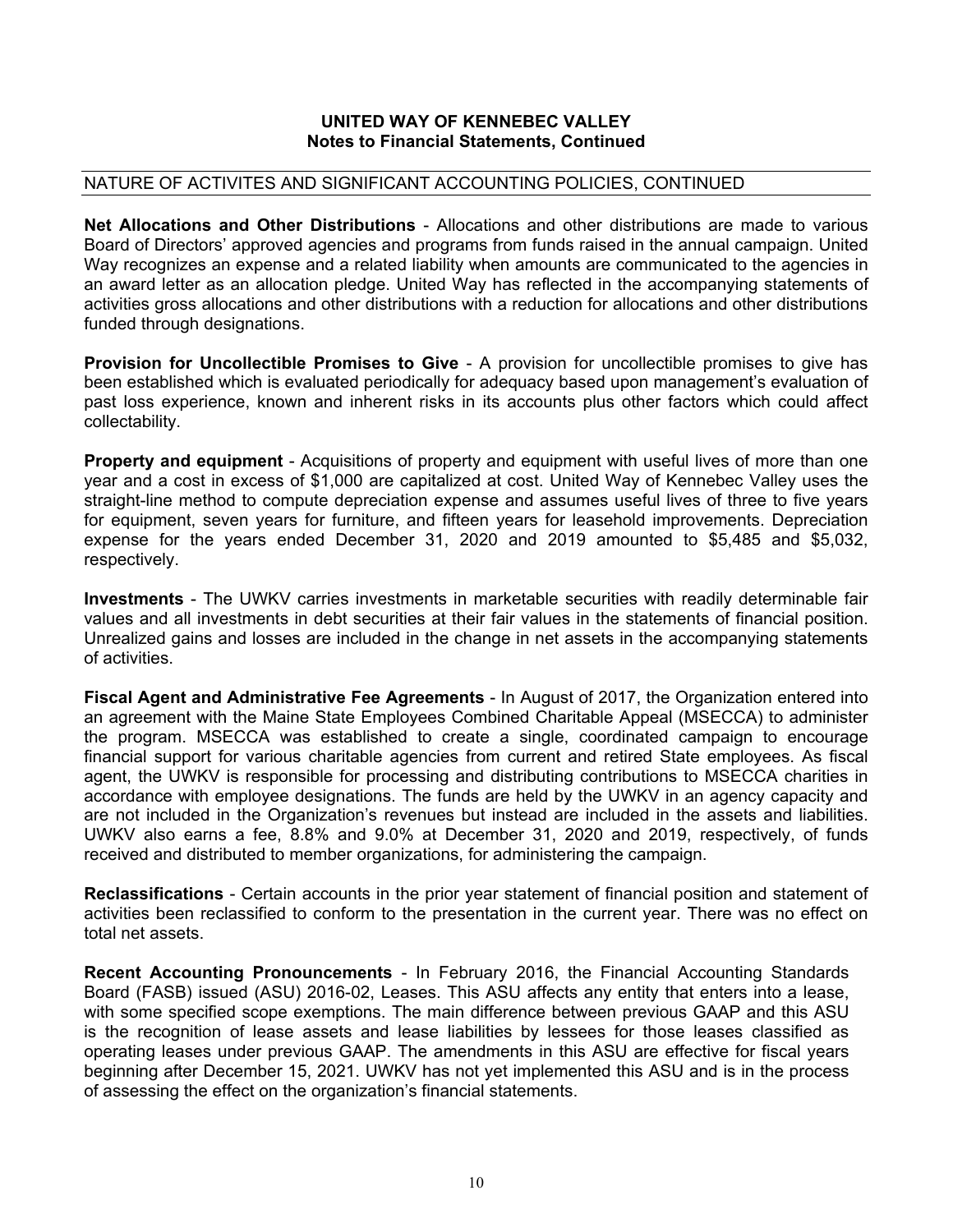#### CONCENTRATIONS OF CREDIT RISK

Financial instruments that potentially subject the Organization to concentrations of credit risk consist principally of promises to give. Concentrations of credit risk with respect to promises to give are limited due to the large number of contributors comprising the UWKV's contributor base and their dispersion across different industries. As of December 31, 2020 and 2019, the UWKV had no significant concentrations of credit risk.

The Organization maintains its cash balances at one financial institution located in the area. The balances are fully insured by the Federal Deposit Insurance Corporation up to \$250,000. UWKV has not experienced, nor does it anticipate, any losses with respect to such accounts.

#### INVESTMENTS AND FAIR VALUE MEASUREMENTS/ENDOWMENT FUNDS

**Board-designated Endowment** - As of December 31, 2020 and 2019, the Board of Directors had designated \$335,465 and \$237,340, respectively, of net assets without donor restrictions in a general endowment fund to support the mission of the Organization. Since that amount resulted from an internal designation and is not donor-restricted, it is classified and reported as net assets without donor restrictions.

The Organization has a spending policy of appropriating for distribution each year up to 5% of its boarddesignated endowment/investment fund's average fair value for the prior three years, using December 31 valuations. In establishing this policy, the Organization considered the long-term expected investment return on its endowment. Accordingly, over the long term, the Organization expects the current spending policy to allow its general endowment/investment fund to grow at an average of 5% annually. This is consistent with the Organization's objective to maintain the purchasing power of the endowment/investment assets as well as to provide additional real growth through investment return.

To achieve that objective, the Organization has adopted an investment policy that attempts to maximize total return consistent with an acceptable level of risk. Endowment/investment assets are invested in a well-diversified asset mix, which includes equity and debt securities, that is intended to result in a consistent inflation-protected rate of return that has sufficient liquidity to make an annual distribution of up to 5%, while growing the fund. Accordingly, the Organization expects its endowment/investment assets, over time, to produce an average rate of return of approximately 5% annually. Actual returns in any given year may vary from this amount. Investment risk is measured in terms of the total endowment/investment fund; investment assets and allocations between asset classes and strategies are managed to not expose the fund to unacceptable levels of risk.

The FASB defines fair value as the price that would be received for an asset or paid to transfer a liability (an exit price) in the UWKV's principal or most advantageous market in an orderly transaction between market participants on the measurement date. The standard establishes a fair value hierarchy which requires the UWKV to maximize the use of observable inputs and minimize the use of unobservable inputs when measuring fair value. The standard describes three levels of inputs that may be used to measure fair value:

Level 1: Quoted prices (unadjusted) for identical assets or liabilities in active markets that the UWKV has the ability to access as of the measurement date.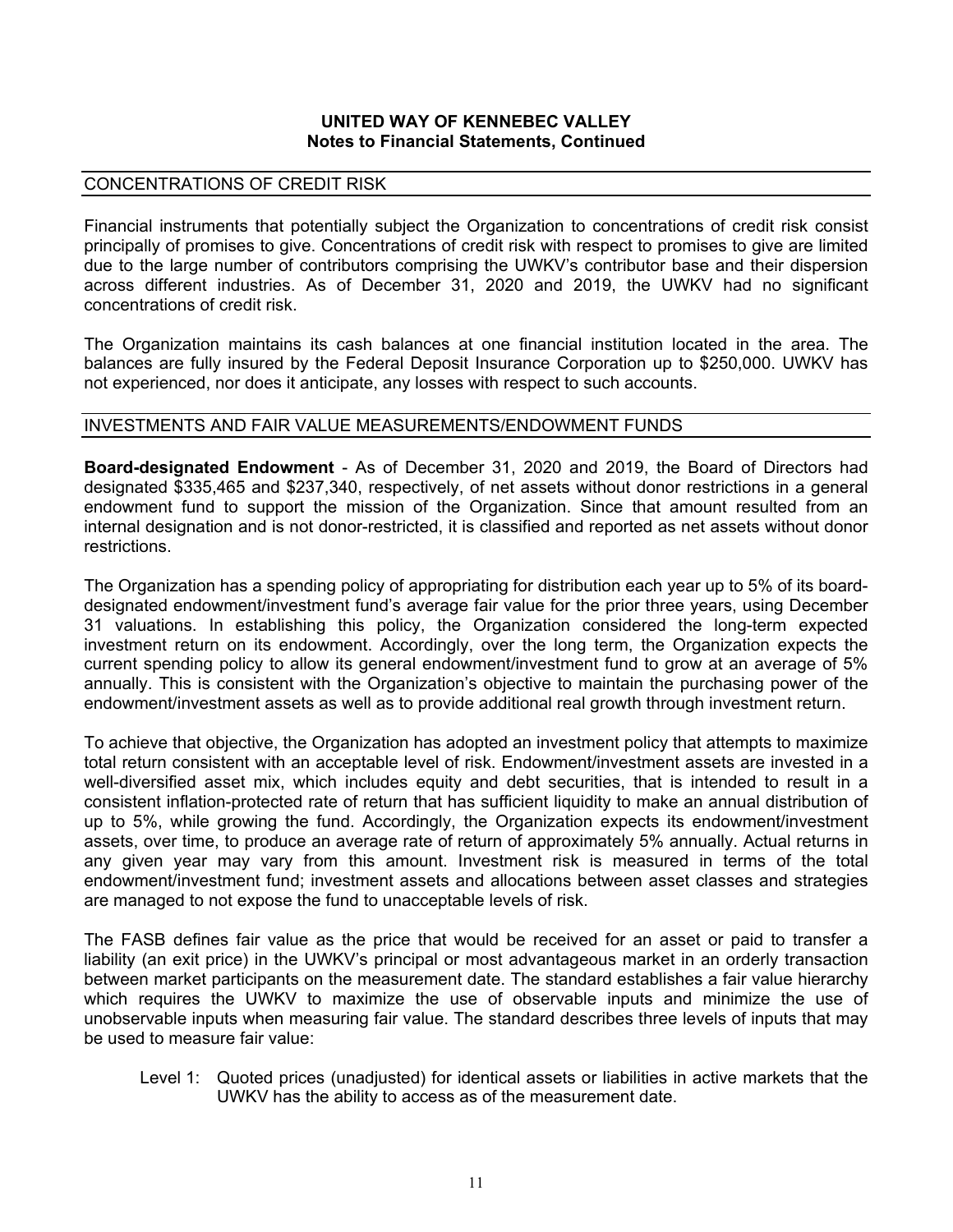#### INVESTMENTS AND FAIR VALUE MEASUREMENTS/ENDOWMENT FUNDS, CONTINUED

- Level 2: Significant other observable inputs other than Level 1 prices such as quoted prices for similar assets or liabilities; quoted prices in markets that are not active; or other inputs that are observable or can be corroborated by observable market data.
- Level 3: Significant unobservable inputs that reflect the UWKV's own assumptions about the assumptions that market participants would use in pricing an asset or liability.

In many cases, a valuation technique used to measure fair value includes inputs from multiple levels of the fair value hierarchy. The lowest level of significant input determines the placement of the entire fair value measurement in the hierarchy.

The following is a description of the valuation method and assumptions used by the UWKV to estimate the fair values of certain financial instruments.

*Equity Securities and Mutual Funds:* consist of mutual funds which are primarily invested in equity securities. The fair value of mutual funds, which are readily marketable, is determined by obtaining quoted prices on nationally recognized securities exchanges (Level 1 inputs).

Investments measured at fair value at December 31, 2020 and 2019, are summarized below:

Level 1 investments without donor restrictions at December 31, 2020 are composed of the following:

| <u>Total</u> | <u>270.060</u> | <u>335.465</u> | 65,405                    |
|--------------|----------------|----------------|---------------------------|
| Mutual funds | 270,060        | 335,465        | 65,405                    |
|              | Cost           | Market         | Unrealized<br>Gain/(Loss) |

Level 1 investments without donor restrictions at December 31, 2019 are composed of the following:

| <u>Total</u>                                |   |         | <u>48.725</u> | 35,574                    |
|---------------------------------------------|---|---------|---------------|---------------------------|
| Unrealized gains (loss)                     |   |         | 45,114        | 25,061                    |
| Dividend income                             |   |         | \$<br>3,611   | 10,513                    |
| Investment return is summarized as follows: |   |         | 2020          | 2019                      |
| <u>Total</u>                                |   | 208.048 | 237.340       | 29.292                    |
| Mutual funds                                | S | 208,048 | 237,340       | 29,292                    |
|                                             |   | Cost    | Market        | Unrealized<br>Gain/(Loss) |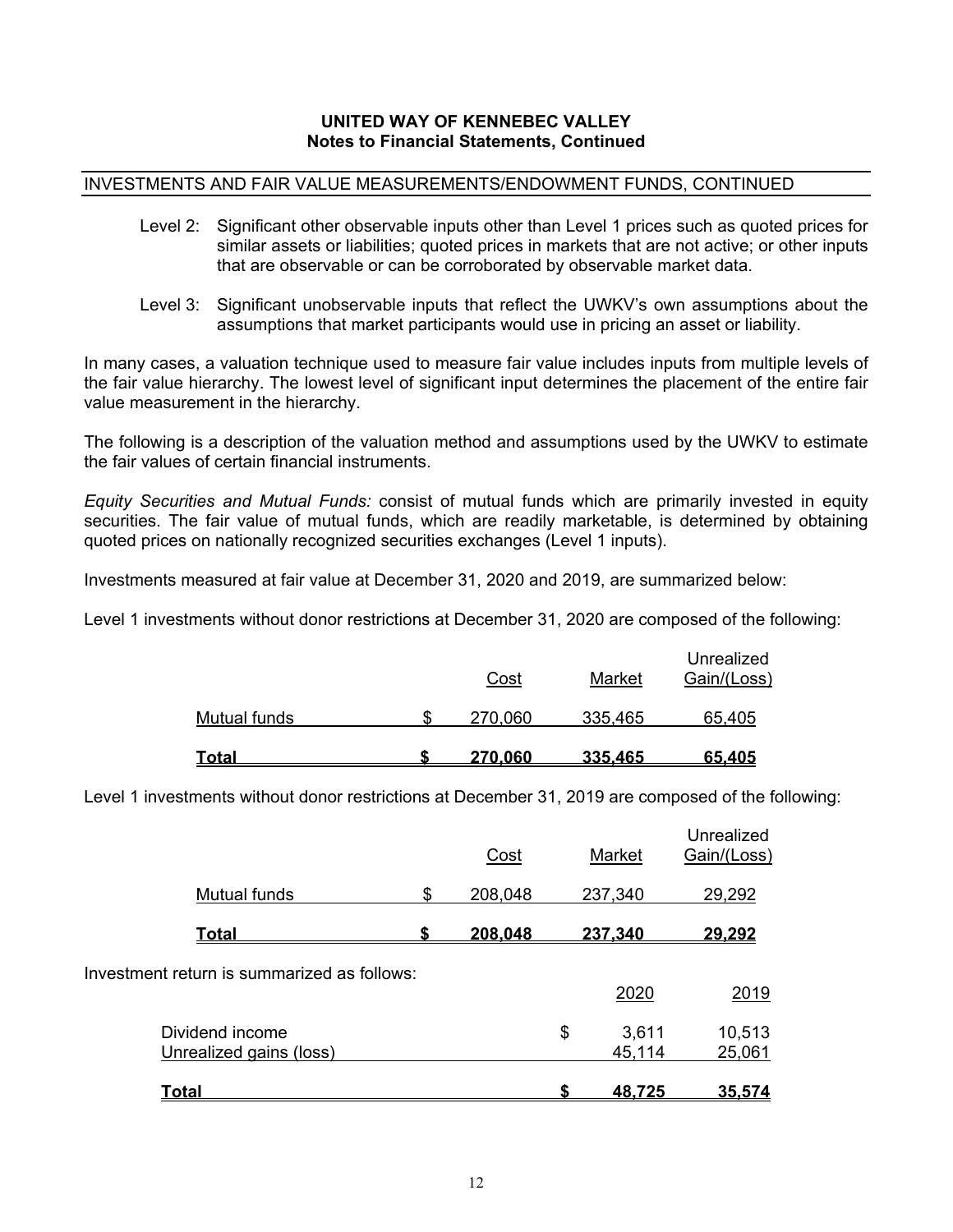#### INVESTMENTS AND FAIR VALUE MEASUREMENTS/ENDOWMENT FUNDS, CONTINUED

Changes in Endowment balances for the year ended December 31. 2020 and 2019 are as follows:

|                                      | 2020      | 2019    |
|--------------------------------------|-----------|---------|
| Endowment balance, beginning of year | \$237,340 | 212,862 |
| Net investment return                | 48,725    | 24,478  |
| Contributions                        | 49,400    |         |
| Endowment balance, end of year       | \$335,465 | 237,340 |

#### AVAILABILITY AND LIQUIDITY

The following represents UWKV's financial assets at December 31, 2020 and 2019:

Financial assets at year-end:

|                                                        | 2020               | 2019             |
|--------------------------------------------------------|--------------------|------------------|
| Cash                                                   | \$1,241,811        | 843,309          |
| Other receivables                                      | 49,000             | 63,955           |
| Promises to give                                       | 959,701            | 1,046,892        |
| Investments                                            | 335,465            | 237,340          |
| Total financial assets                                 | 2,585,977          | 2,191,496        |
| Less amounts not available to be used within one year: |                    |                  |
| Net assets with donor restrictions                     | 1,292,872          | 1,174,131        |
| Amounts held on behalf of others                       | 388,363            | 295,871          |
| Due to designated agencies                             | 225,208            | 258,333          |
| Less net assets with purpose restrictions to be met    |                    |                  |
| less than a year                                       | (1, 185, 818)      | (1,096,867)      |
|                                                        | 720,625            | 631,468          |
| Financial assets available to meet general             |                    |                  |
| expenditures over the next twelve months               | <u>\$1,865,352</u> | <u>1,560,028</u> |
| TAID VALLIE OF FINIANOIAL INCTDUMENTO                  |                    |                  |

#### FAIR VALUE OF FINANCIAL INSTRUMENTS

The Organization has a number of financial instruments, none of which are held for trading purposes. The Organization estimates that the fair value of all financial instruments at December 31, 2020 and 2019 does not differ materially from the aggregate carrying value of its financial instruments recorded in the accompanying statements of financial position.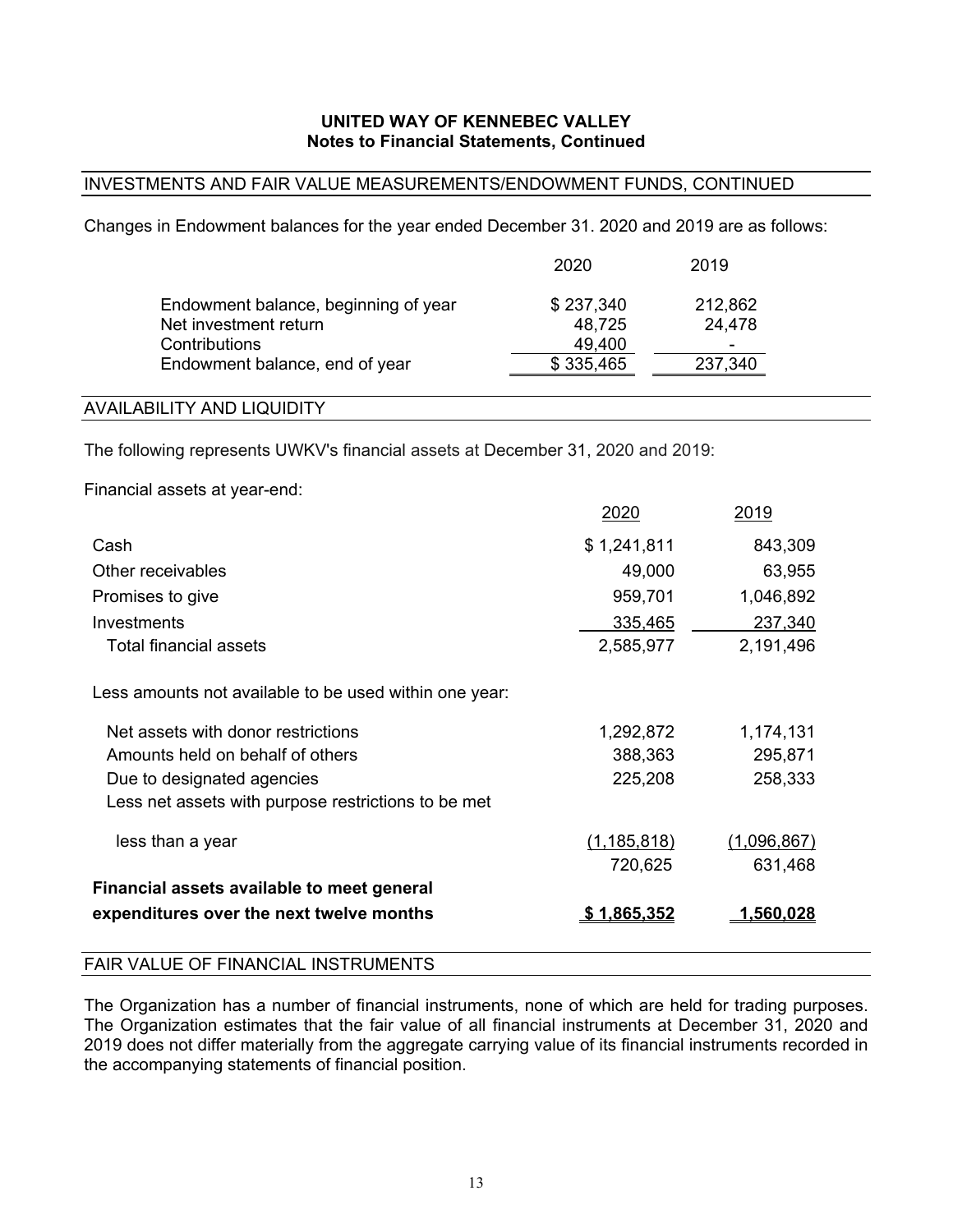#### DUE TO DESIGNATED AGENCIES/AMOUNTS RAISED ON BEHALF OF OTHERS

United Way acts as an agent with respect to certain portions of its fund-raising campaigns for which contributions are designated by the donors to be paid to specific agencies or other United Ways. Amounts raised on behalf of others, which are considered agency transactions, consist primarily of promises to give and related liabilities of designations payable to agencies and other United Ways. Amounts raised on behalf of others and due to designated agencies as of December 31, 2020 and 2019 were \$613,571 and \$554,204, respectively.

#### LINE OF CREDIT

United Way of Kennebec Valley has a line of credit with a local bank. The line of credit has an available amount of \$50,000 with interest of prime rate plus one (1%) percent. There was no outstanding balance under the line of credit at December 31, 2020 and 2019.

#### LEASES

Operating Leases: The Organization leases office space under the terms of an operating lease expiring on April 30, 2022. Rental expense for the years ended December 31, 2020 and 2019 amounted to \$29,672 and \$29,446, respectively. Future minimum payments required under the agreement are as follows:

| <b>Total</b> | 40.590       |
|--------------|--------------|
| 2022         | 9,992        |
| 2021         | \$<br>30,598 |

Capital Leases: The Organization leases a copier under the terms of a capital lease expiring December 31, 2021. Future minimum lease payments required under this agreement are as follows:

 2021 3,057 **Total \$ 3,057** 

#### SPECIAL EVENTS

As part of its fundraising efforts, the UWKV holds periodic special events. Revenue for special events is recognized in the period in which the event is held. Direct expenses associated with special events are netted against such revenue as follows:

|                               |   | 2020     | <u> 2019</u> |
|-------------------------------|---|----------|--------------|
| Special event revenue         | S | 30,901   | 35,442       |
| Special event direct expenses |   | (11,855) | (18,999)     |
| Special event revenue, net    |   | 19.046   | 16 443       |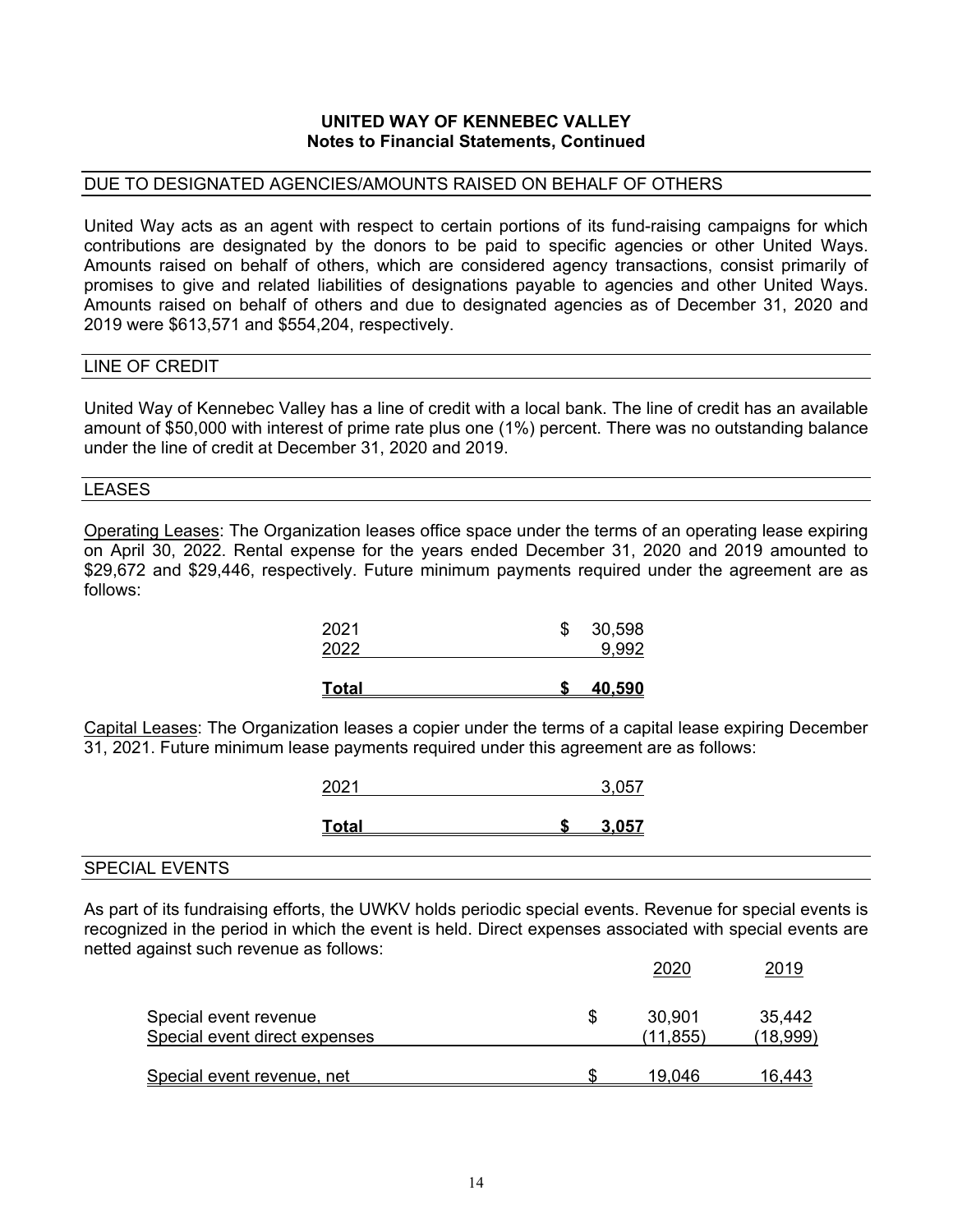#### DONATED FACILITIES, SERVICES AND SUPPLIES

The value of nonprofessional donated services is not reflected in the accompanying financial statements as these services do not meet the criteria outlined in authoritative guidance on contributions received and contributions made. However, a substantial number of nonprofessional volunteers have donated significant amounts of their time in support of United Way of Kennebec Valley's programs. In addition, non-cash contributions have been recognized in the 2020 and 2019 financial statements for the value of office space that is being leased to the UWKV below market value, as well as for the value of various professional services and contributions of program supplies provided to the Organization.

#### NET ASSETS WITH TEMPORARY DONOR RESTRICTIONS

The UWKV's net assets with temporary donor restrictions consist of the following at December 31:

| <u>Totals</u>                   | <u>1.292.872</u> | 1.174.131 |
|---------------------------------|------------------|-----------|
| <b>Fresh Start</b>              | 16,224           | 21,867    |
| <b>Augusta Fire Victims</b>     | 12,908           | 25,861    |
| <b>COVID</b>                    | 40,339           | -         |
| Day of Caring                   | 18,201           |           |
| <b>Fuel Assistance</b>          | 11,762           | 9,329     |
| <b>Children's Food Security</b> |                  | 7,802     |
| Community giving                | 1,842            | 6,630     |
| ME Disaster Recovery Fund       | 5,778            | 5,775     |
| Annual campaign                 | 1,185,818<br>SS. | 1,096,867 |
|                                 | 2020             | 2019      |
|                                 |                  |           |

#### NET ASSETS RELEASED FROM RESTRICTIONS

The sources of net assets released from temporary donor restrictions by incurring expenses satisfying the restricted purposes or by occurrence of events specified by the donors for the years ended December 31, 2020 and 2019 were as follows:

| <b>Totals</b>                   |   | <u>.128.053</u> | <u>1.232.164</u> |
|---------------------------------|---|-----------------|------------------|
| <b>Fresh Start</b>              |   | 5,643           |                  |
| <b>Augusta Fire Victims</b>     |   | 12,953          |                  |
| <b>Children's Food Security</b> |   | 7,802           | 3,750            |
| Community giving                |   | 4,788           | 10,029           |
| World to Table                  |   |                 | 31               |
| Annual campaign                 | S | 1,096,867       | 1,218,354        |
|                                 |   | 2020            | 2019             |